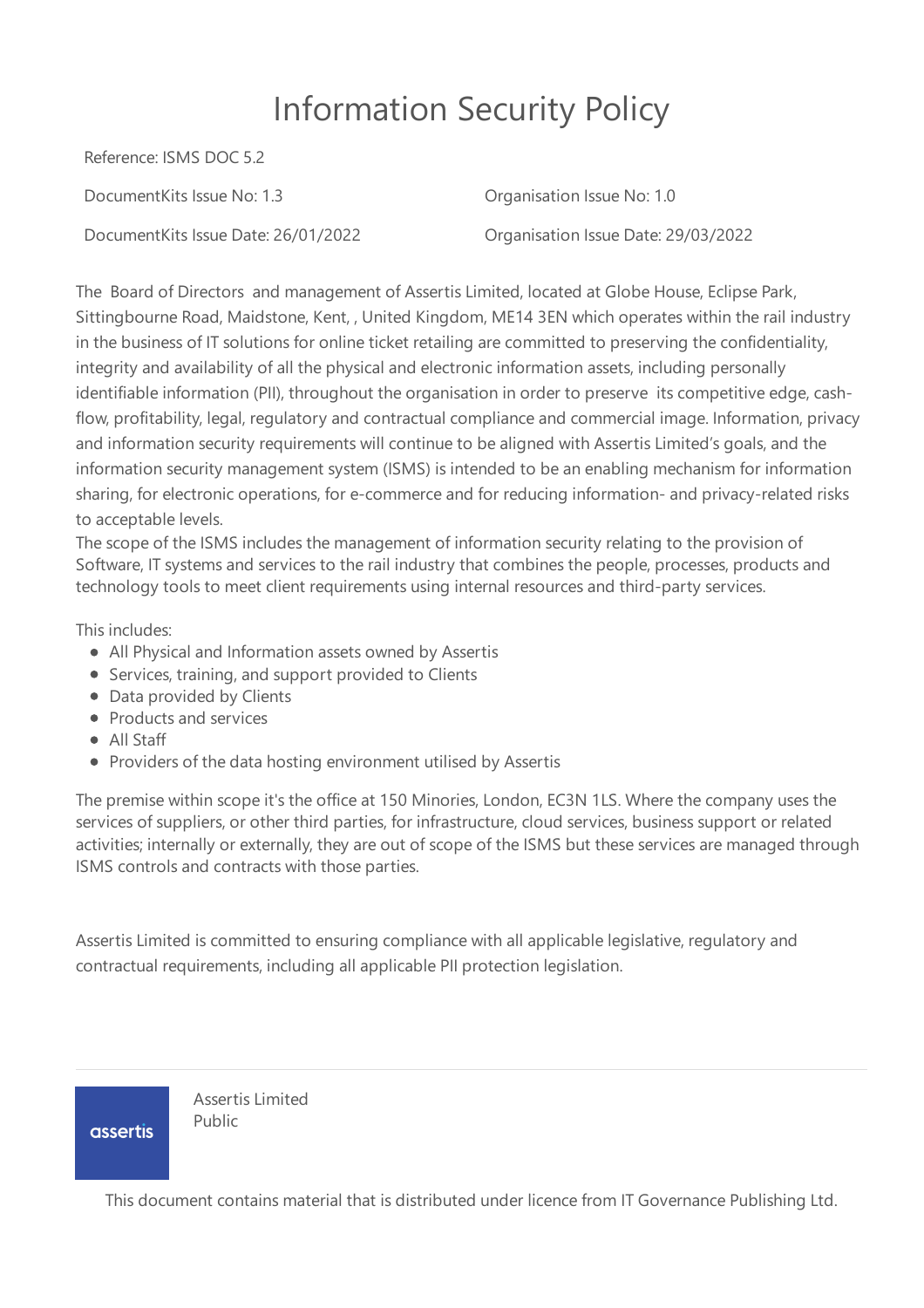Assertis Limited's current strategic business plan and risk management framework provide the context for identifying, assessing, evaluating and controlling information- and privacy-related risks through the establishment and maintenance of an ISMS. The Risk Assessment, Statement of Applicability and Risk Treatment Plan identify how information- and privacy-related risks are controlled. The Board of Directors is responsible for the management and maintenance of the risk treatment plan. Additional risk assessments may, where necessary, be carried out to determine appropriate controls for specific risks.

In particular, business continuity and contingency plans, data backup procedures, avoidance of viruses and criminal hackers, access control to systems, and information security and privacy incident reporting are fundamental to this policy. Control objectives for each of these areas are supported by specific documented policies and procedures.

Assertis Limited aims to achieve specific, defined information security and privacy objectives, which are developed in accordance with the business objectives, the context of the organisation, the results of risk assessments and the risk treatment plan.

All Employees/Staff of Assertis Limited and certain external parties identified in the ISMS are expected to comply with this policy and with the ISMS that implements this policy. All Employees/Staff, and certain external parties, will receive /be required to provide appropriate training. The consequences of breaching the information security and privacy policies are set out in Assertis Limited's disciplinary policy and in contracts and agreements with third parties.

The ISMS is subject to continuous, systematic review and improvement.

Assertis Limited has established a top level management steering group / Information Security Committee , chaired by the Board of Directors, CTO, Finance Manager, Operations Manager and Customer Services & Social Media Manager to support the ISMS framework and to periodically review the security policy.

Assertis Limited is committed to achieving certification of its ISMS to ISO 27001:2013.

This policy will be reviewed to respond to any changes in the risk assessment or risk treatment plan and at least annually.

In this policy, 'information security' is defined as:

## **Preserving**

This means that management, all full- or part-time Employees/Staff, sub-contractors, project consultants and any external parties have, and will be made aware of, responsibilities (which are defined in their job

**assertis** 

Assertis Limited Public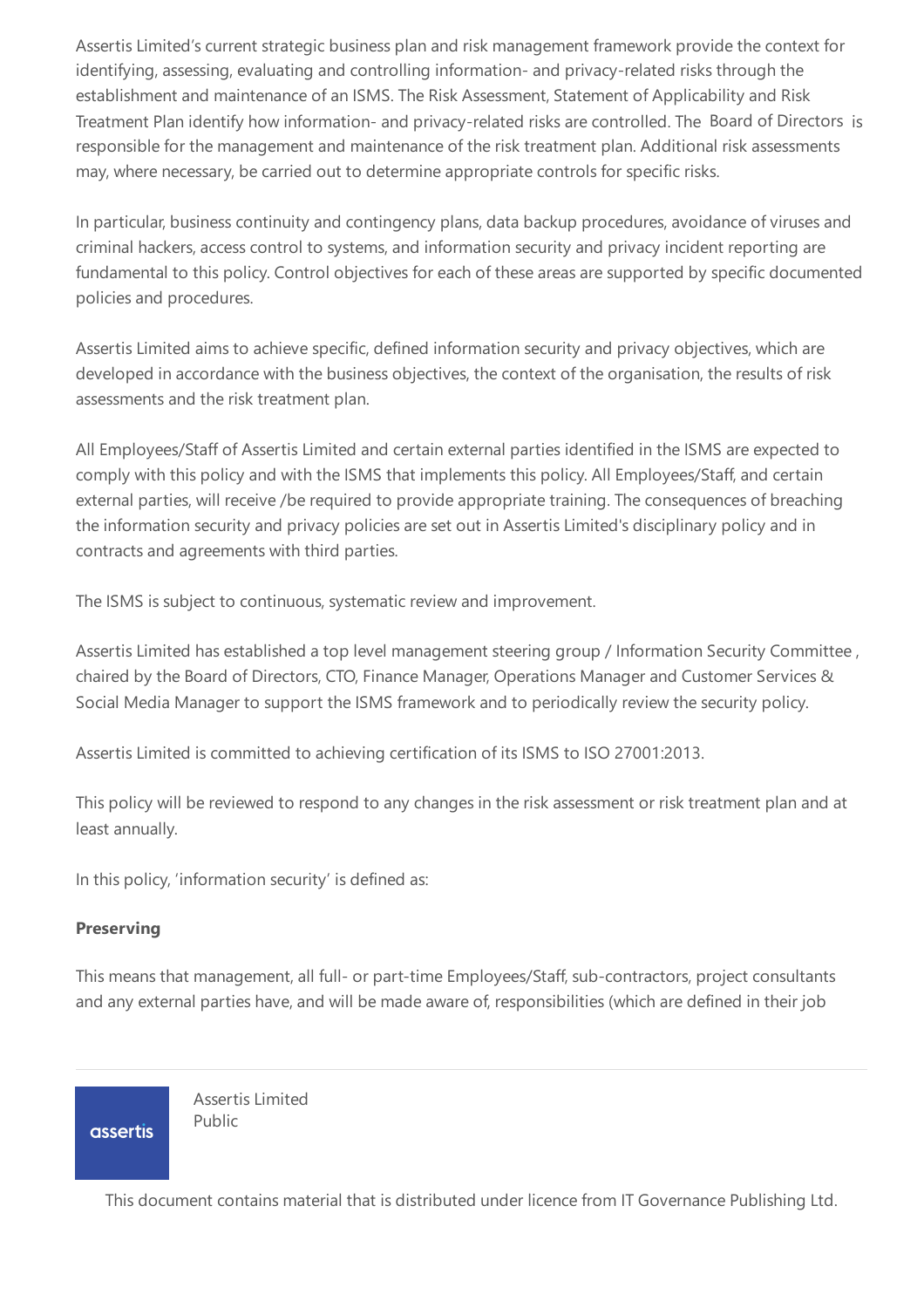descriptions or contracts) to preserve information security and privacy, to report security and privacy breaches and to act in accordance with the requirements of the ISMS. All Employees/Staff will receive information security and privacy awareness training, and more specialised Employees/Staff will receive appropriately specialised information and privacy security training.

## **the confidentiality,**

This involves ensuring that information is only accessible to those authorised to access it and therefore preventing both deliberate and accidental unauthorised access to Assertis Limited's information and proprietary knowledge and its systems including its network(s), website(s), extranet(s), and e-commerce systems.

#### **integrity**

This involves safeguarding the accuracy and completeness of information and processing methods, and therefore requires preventing deliberate or accidental, partial or complete, destruction or unauthorised modification, of either physical assets or electronic data. There must be appropriate contingency including for network(s), e-commerce system(s), website(s), extranet(s) and data backup plans along with security and privacy incident reporting. Assertis Limited must comply with all relevant data- and privacy-related legislation in those jurisdictions within which it operates.

#### **and availability**

This means that information and associated assets should be accessible to authorised Users when required and therefore physically secure. The computer network must be resilient and Assertis Limited must be able to detect and respond rapidly to incidents (such as viruses and other malware) that threaten the continued availability of assets, systems and information. There must be appropriate business continuity plans.

## **of the physical (assets**)

The physical assets of Assertis Limited, including, but not limited to, computer hardware, data cabling, telephone systems, filing systems and physical data files.

**assertis** 

Assertis Limited Public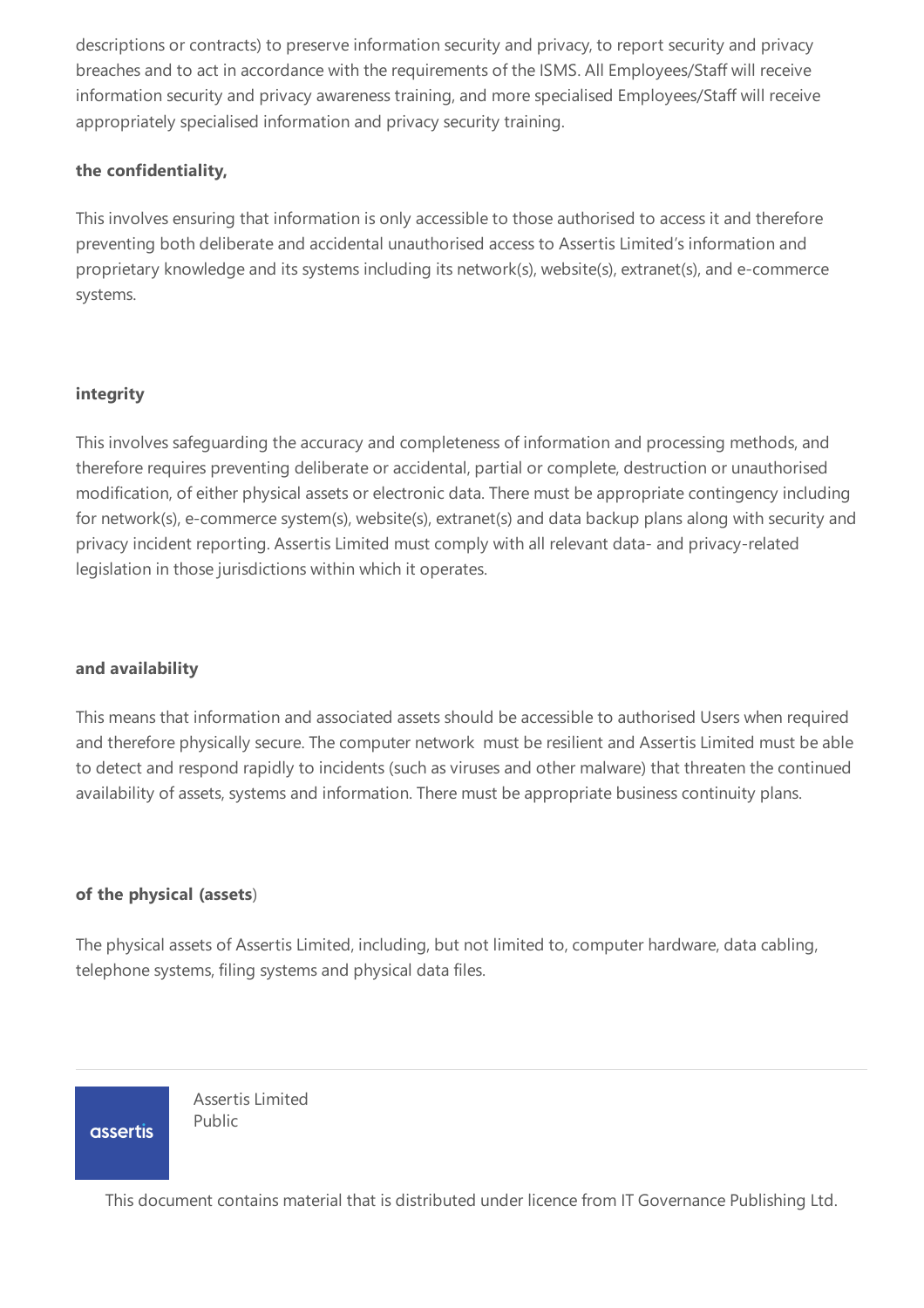### **and information assets**

The information assets include information (whether PII or otherwise) printed or written on paper, transmitted by post or shown in films, or spoken in conversation, as well as information stored electronically on servers, website(s), extranet(s), intranet(s), PCs, laptops, mobile phones and PDAs, as well as on CD ROMs, floppy disks, USB sticks, backup tapes and any other digital or magnetic media, and information transmitted electronically by any means. In this context, 'data' also includes the sets of instructions that tell the system(s) how to manipulate information (i.e. the software: operating systems, applications, utilities, etc.).

## **of Assertis Limited.**

Assertis Limited and such partners that are part of our integrated network and have signed up to our information security and privacy policy and have accepted our ISMS.

The **ISMS** is the information security management system, of which this policy and other supporting and related documentation are a part, and which has been designed in accordance with the specifications contained in ISO 27001:2013.

A **security breach** is any incident or activity that causes, or may cause, a break down in the confidentiality, integrity or availability of the physical or electronic information assets of Assertis Limited.

A **privacy breach** is any incident or activity that causes, or may cause, a break down in the confidentiality, integrity or availability of the PII assets of Assertis Limited.

## *Document owner and approval*

The Information Security Manager is the owner of this document and is responsible for keeping it up to date.

The current version of this document is available to Board of Directors:

- Alistair Lees
- Barry Shaw

Managers:

- Ana Danescu (Head of Finance)
- Anna Hook (Customer Service & Social Media Manager)
- Marek Mikuliszyn (CTO)
- Katarzyna Popek (Operations Manager)

and is published in ISO27001\_Assertis Google Drive, Assertis PeopleHR and present at the Assertis LTD

**assertis** 

Assertis Limited Public